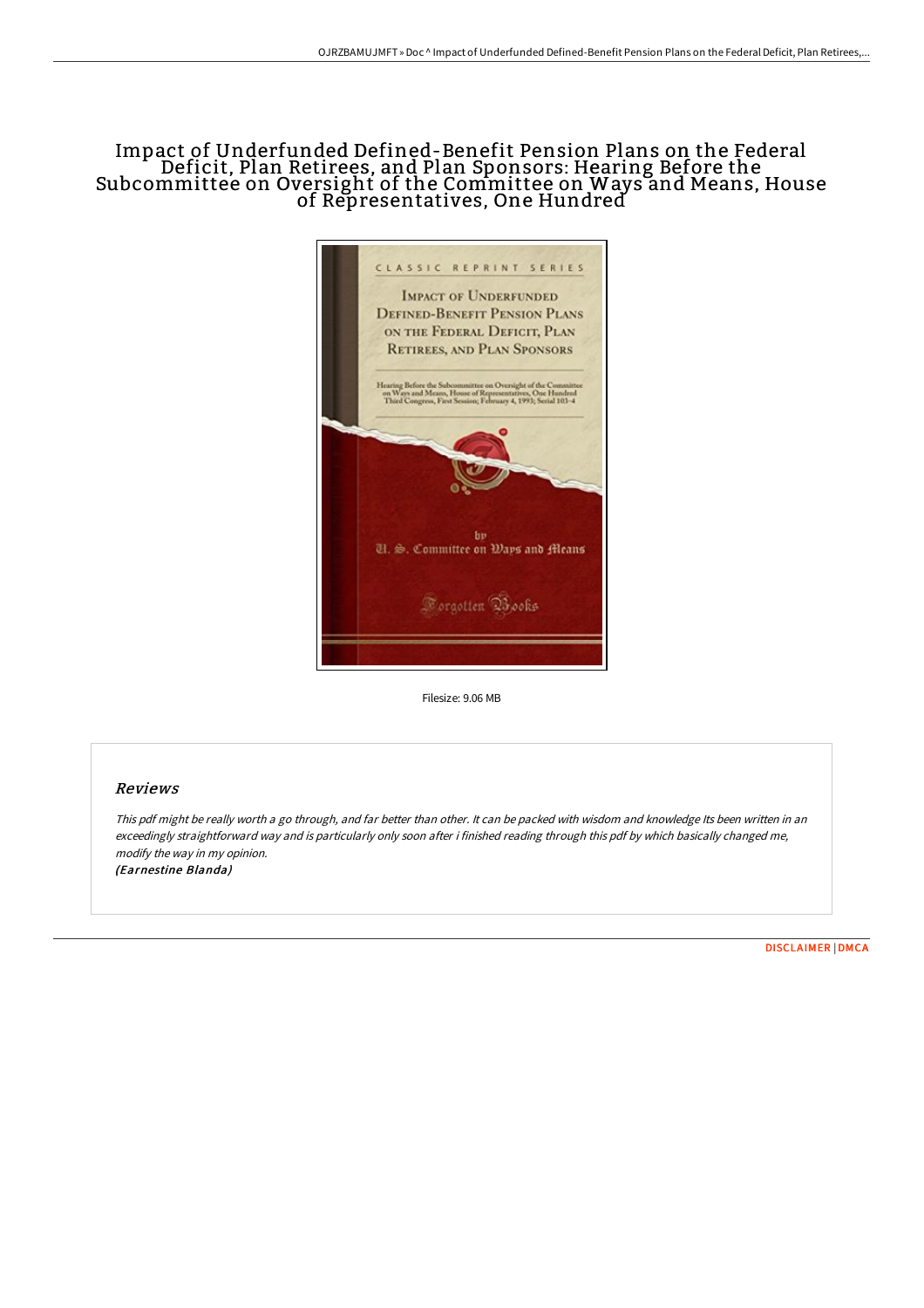## IMPACT OF UNDERFUNDED DEFINED-BENEFIT PENSION PLANS ON THE FEDERAL DEFICIT, PLAN RETIREES, AND PLAN SPONSORS: HEARING BEFORE THE SUBCOMMITTEE ON OVERSIGHT OF THE COMMITTEE ON WAYS AND MEANS, HOUSE OF REPRESENTATIVES, ONE HUNDRED



To save Impact of Underfunded Defined-Benefit Pension Plans on the Federal Deficit, Plan Retirees, and Plan Sponsors: Hearing Before the Subcommittee on Oversight of the Committee on Ways and Means, House of Representatives, One Hundred eBook, make sure you refer to the link beneath and download the ebook or get access to additional information which are related to IMPACT OF UNDERFUNDED DEFINED-BENEFIT PENSION PLANS ON THE FEDERAL DEFICIT, PLAN RETIREES, AND PLAN SPONSORS: HEARING BEFORE THE SUBCOMMITTEE ON OVERSIGHT OF THE COMMITTEE ON WAYS AND MEANS, HOUSE OF REPRESENTATIVES, ONE HUNDRED ebook.

Forgotten Books, 2018. Paperback. Condition: New. Language: English . Brand New Book \*\*\*\*\* Print on Demand \*\*\*\*\*. Excerpt from Impact of Underfunded Defined-Benefit Pension Plans on the Federal Deficit, Plan Retirees, and Plan Sponsors: Hearing Before the Subcommittee on Oversight of the Committee on Ways and Means, House of Representatives, One Hundred Third Congress, First Session; February 4, 1993; Serial 103-4 These and other problems for participants could be avoided if pension plan sponsors properly funded their pension promises. And yet, nearly 20 years aFer the passage of the Employee Retirement Income Security Act, some plan sponsors continue to deliberately underfund their defined-benefit plans, putting their employees and taxpayers at economic risk. The Subcommittee will receive testimony from representatives of the pbgc, the Congressional Budget Office (ceo), the gao, and retirees who participated in various failed pension plans which were terminated without sufficient assets. The pbgc will testify on the extent of current financial problems confronting the agency, the effectiveness of its efforts to control its exposure to claims by underfunded pension plans, and its efforts to mitigate the effect of plan underfunding on plan participants. The ceo will testify concerning the extent of the losses experienced by the pbgc and the inability of the agency to measure, control, and offset these losses, and other budget matters. The gao will testify on its recently released reports indicating that underfunded defined-benefit pension plans have significant hidden liabilities which increase claims against the Federal pension insurance program, and identifying the pbgc as one of 17 high risk Federal program areas in which corrective action is essential to the safeguarding of scarce Federal resources. About the Publisher Forgotten Books publishes hundreds of thousands of rare and classic books. Find more at This book is a reproduction of an important historical work. Forgotten Books...

la. Read Impact of Underfunded Defined-Benefit Pension Plans on the Federal Deficit, Plan Retirees, and Plan Sponsors: Hearing Before the Subcommittee on Oversight of the Committee on Ways and Means, House of [Representatives,](http://albedo.media/impact-of-underfunded-defined-benefit-pension-pl.html) One Hundred Online

Download PDF Impact of Underfunded Defined-Benefit Pension Plans on the Federal Deficit, Plan Retirees, and Plan Sponsors: Hearing Before the Subcommittee on Oversight of the Committee on Ways and Means, House of [Representatives,](http://albedo.media/impact-of-underfunded-defined-benefit-pension-pl.html) One Hundred